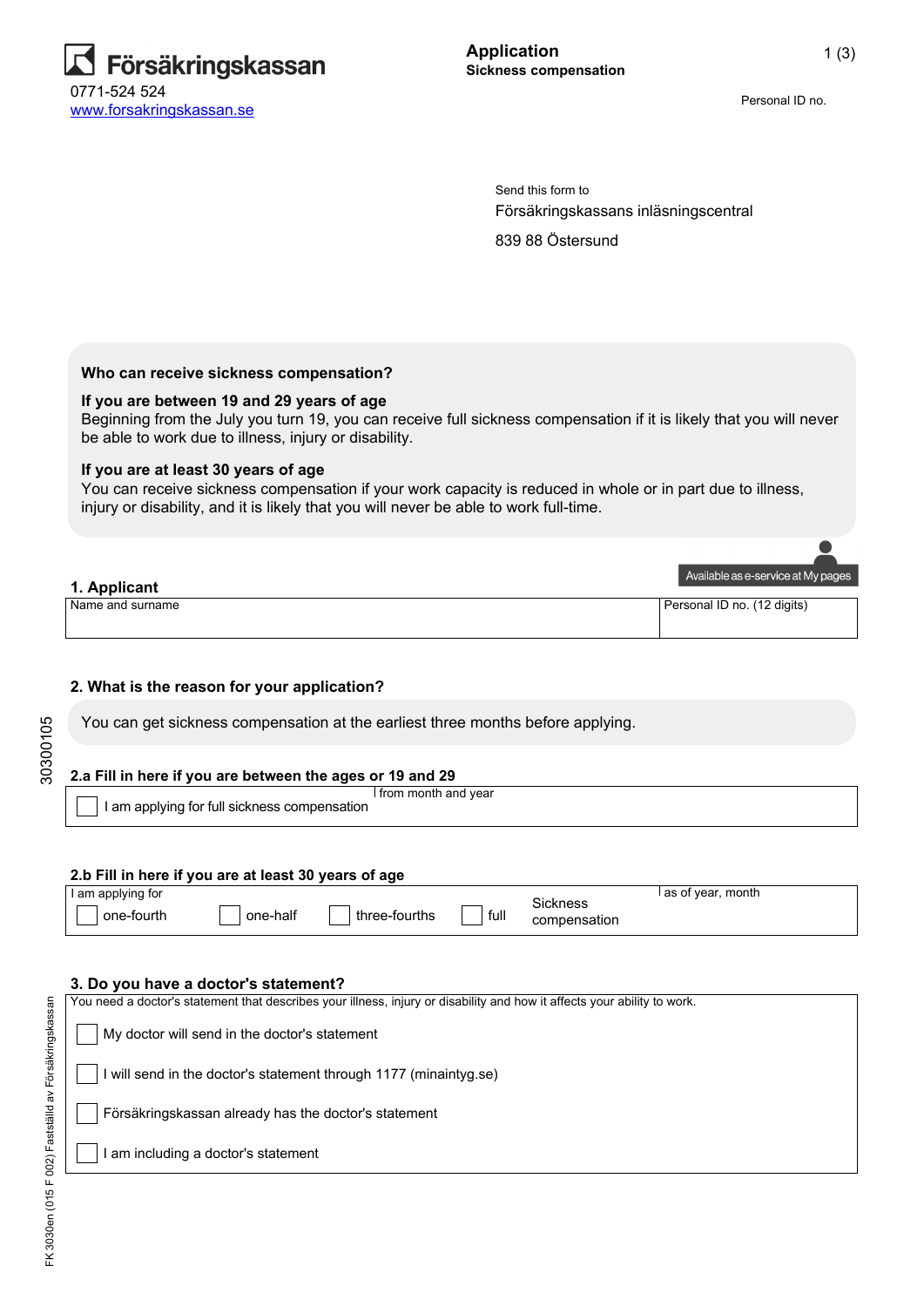## **4. Employment details**

| I am self-employed<br>I am a contractor<br>am an employee      | Are you unemployed?<br>No<br>Yes |
|----------------------------------------------------------------|----------------------------------|
| Name of your employer, principal or company                    |                                  |
|                                                                |                                  |
| Have you claimed unemployment benefit in the past four months? |                                  |
| Yes<br>No.                                                     |                                  |

## **5. Have you lived or worked in any other country apart from Sweden?**

Sweden has agreements with other countries which means the compensation can sometimes be higher if you have lived or worked in another country. In that case, we need to know during which periods you lived or worked abroad and in which countries. If you need more space to provide information about countries, use the field "Additional information".

| Yes, I have lived in another country  | I State which country or countries |
|---------------------------------------|------------------------------------|
| Yes, I have worked in another country | State which country or countries   |
| No                                    |                                    |

#### **6. Do you receive compensation, or have you applied for compensation, from a country other than Sweden?**

| No         |                                                               |                          |      |                |
|------------|---------------------------------------------------------------|--------------------------|------|----------------|
| Yes        | Sickness benefit                                              | As of (year, month, day) | from | Country        |
|            | Pension                                                       | As of (year, month, day) | from | Country        |
|            | Perpetual annuity or<br>pension due to<br>occupational injury | As of (year, month, day) | from | <b>Country</b> |
| or pension | I have applied for perpetual annuity                          | date of application      | from | Country        |
|            | Name and address of the paying authority                      |                          |      |                |

## **7. Information for tax deduction**

| Will you have any other income than the potential sickness<br>compensation, such as a salary or an occupational pension?<br>Yes, fill in below<br>No | We need to know if you have any other income in order to<br>determine who is entitled to deduct tax according to tax tables. |
|------------------------------------------------------------------------------------------------------------------------------------------------------|------------------------------------------------------------------------------------------------------------------------------|
| Payer                                                                                                                                                | SEK per month                                                                                                                |
| Payer                                                                                                                                                | SEK per month                                                                                                                |

## **8. Account details**

#### **Register account for disbursements**

If you have not already notified us of an account for your disbursements from Försäkringskassan, you can do so using My Pages [Mina sidor] or by filling out the form *Anmälan om konto* (5605). You must register an account that belongs to you. If you would like your disbursements to be made into someone else's account instead, you must fill out the form *Fullmakt - Utbetalning till en annan person* (5606).

30300205

30300205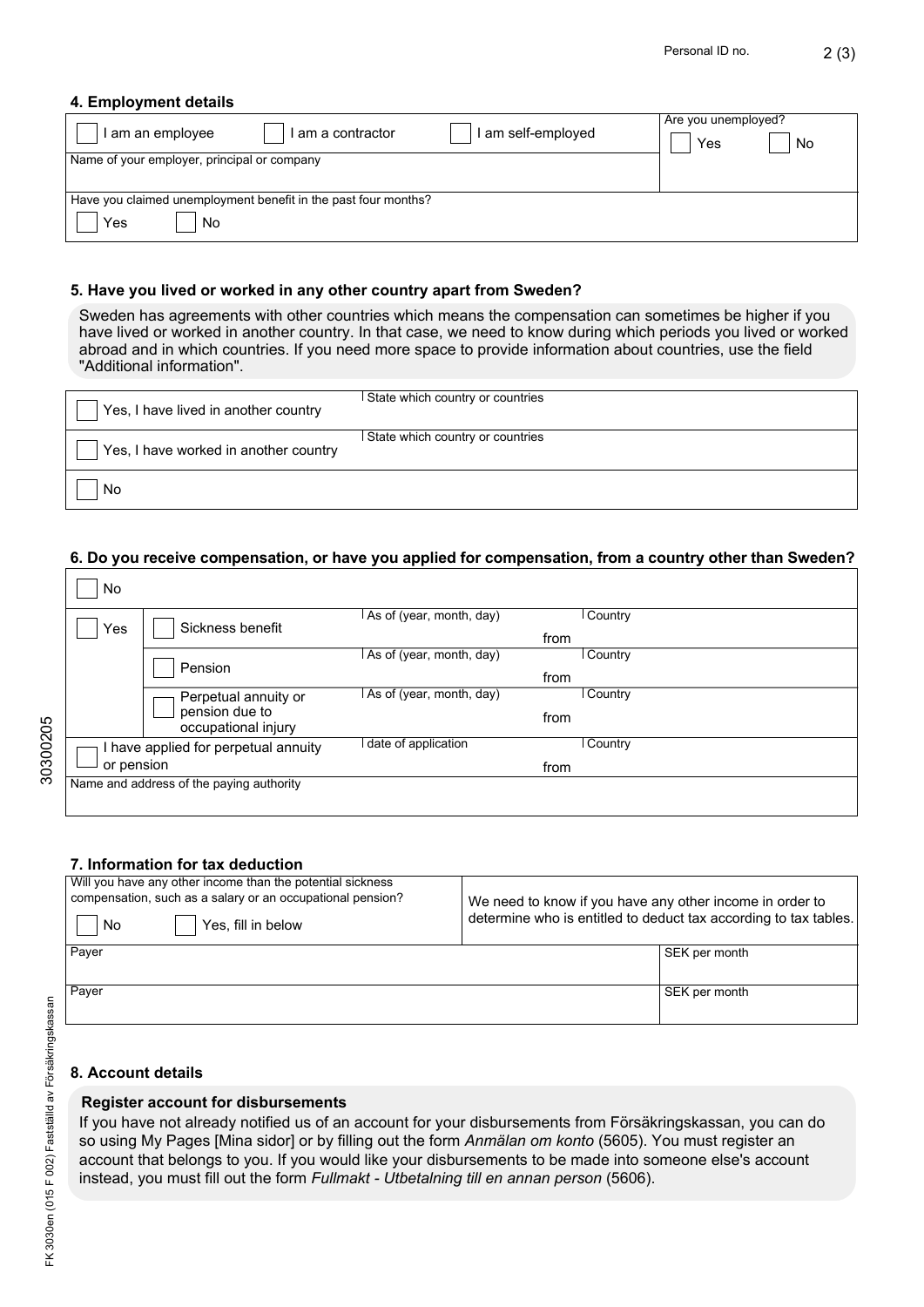## **9. Would you like for someone else to liaise with the Swedish Social Insurance Agency on your behalf?**

Complete this section if you want to grant another person power of attorney to handle all matters on your behalf. The person you appoint will receive correspondence and get access to all documentation relating to your case. The Swedish Social Insurance Agency will primarily communicate with the person to whom you grant power of attorney but we may still need to contact you from time to time.

| I grant the following person power of attorney to liaise with the Swedish Social Insurance Agency and handle all matters<br>concerning my application for sickness compensation. The power of attorney is valid until a final decision is rendered in this<br>matter. The power of attorney can be revoked at any time. |                       |  |
|-------------------------------------------------------------------------------------------------------------------------------------------------------------------------------------------------------------------------------------------------------------------------------------------------------------------------|-----------------------|--|
| Name of the person granted power of attorney<br>Personal ID no. (12 digits)                                                                                                                                                                                                                                             |                       |  |
| Postal address                                                                                                                                                                                                                                                                                                          | Postcode and location |  |
| Telephone, daytime<br>Telephone, evening                                                                                                                                                                                                                                                                                |                       |  |

## **10. Additional information**

| Here, you can state if you have lived or worked abroad. You can also provide other information that you<br>could not fit in anywhere else on the form. | Additional information<br>provided separately |
|--------------------------------------------------------------------------------------------------------------------------------------------------------|-----------------------------------------------|
|                                                                                                                                                        |                                               |

# **11. Signature**

| I hereby solemnly swear that the information that I have provided is complete and correct.                                                                                                                                                           |           |           |
|------------------------------------------------------------------------------------------------------------------------------------------------------------------------------------------------------------------------------------------------------|-----------|-----------|
| I am aware that I may be liable to pay back any incorrectly paid compensation. I know that I may be guilty of a criminal<br>offense if I provide incomplete or incorrect information, or not notify Försäkringskassan when that information changes. |           |           |
| Date                                                                                                                                                                                                                                                 | Signature | Telephone |
|                                                                                                                                                                                                                                                      |           |           |
|                                                                                                                                                                                                                                                      |           |           |

## **12. Complete this section if you are signing on behalf of the applicant as a trustee or administrator**

Please enclose with this document a register extract showing that you have been appointed as a trustee or administrator.

| I have been appointed as a | Name in BLOCK letters |
|----------------------------|-----------------------|
|                            |                       |
|                            |                       |
| trustee<br>mınıstrator     |                       |
|                            |                       |

Read more about how Försäkringskassan processes personal data at forsakringskassan.se.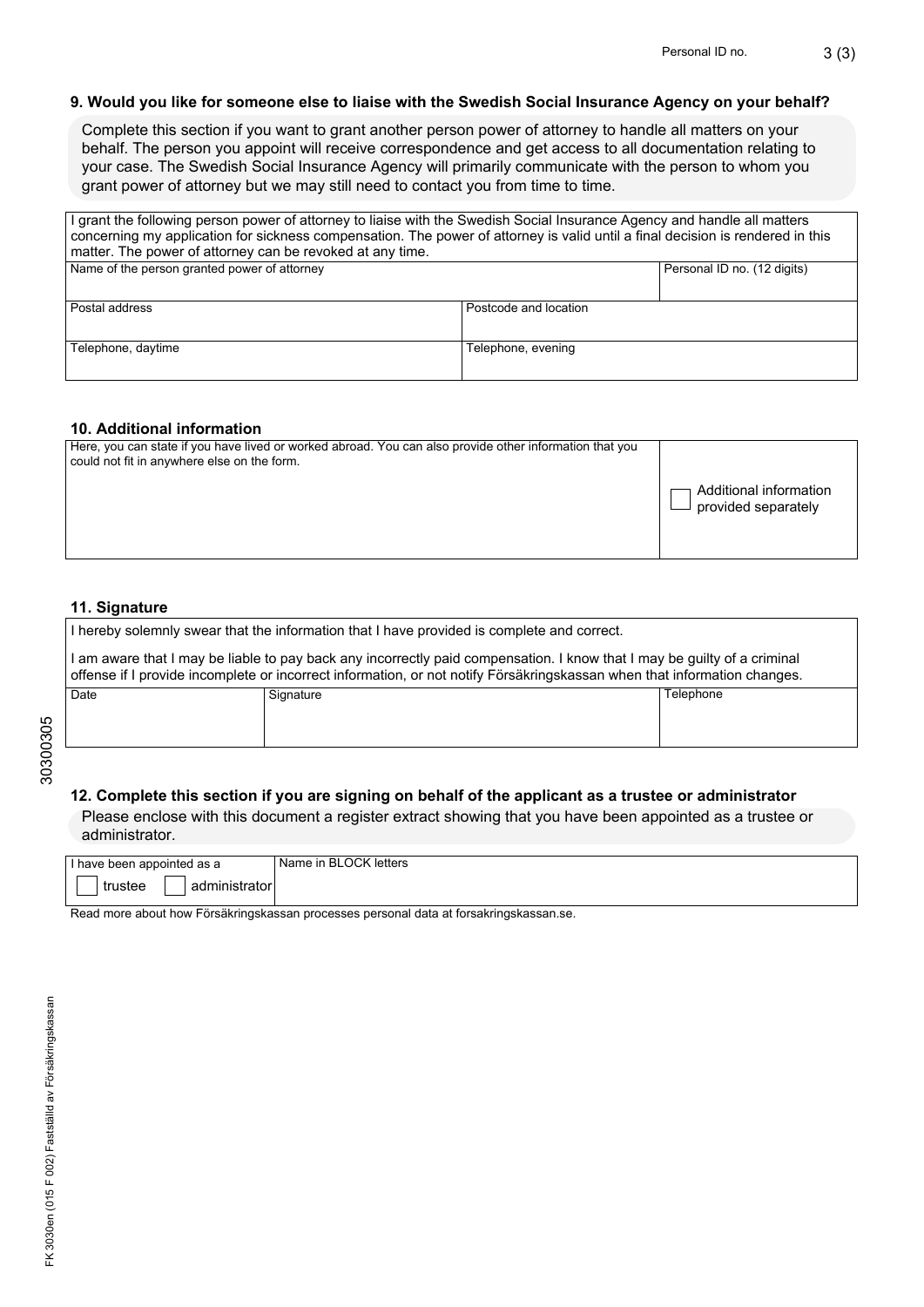**Denna sida har inget innehåll och är endast för att skapa en blank utskriftssida**